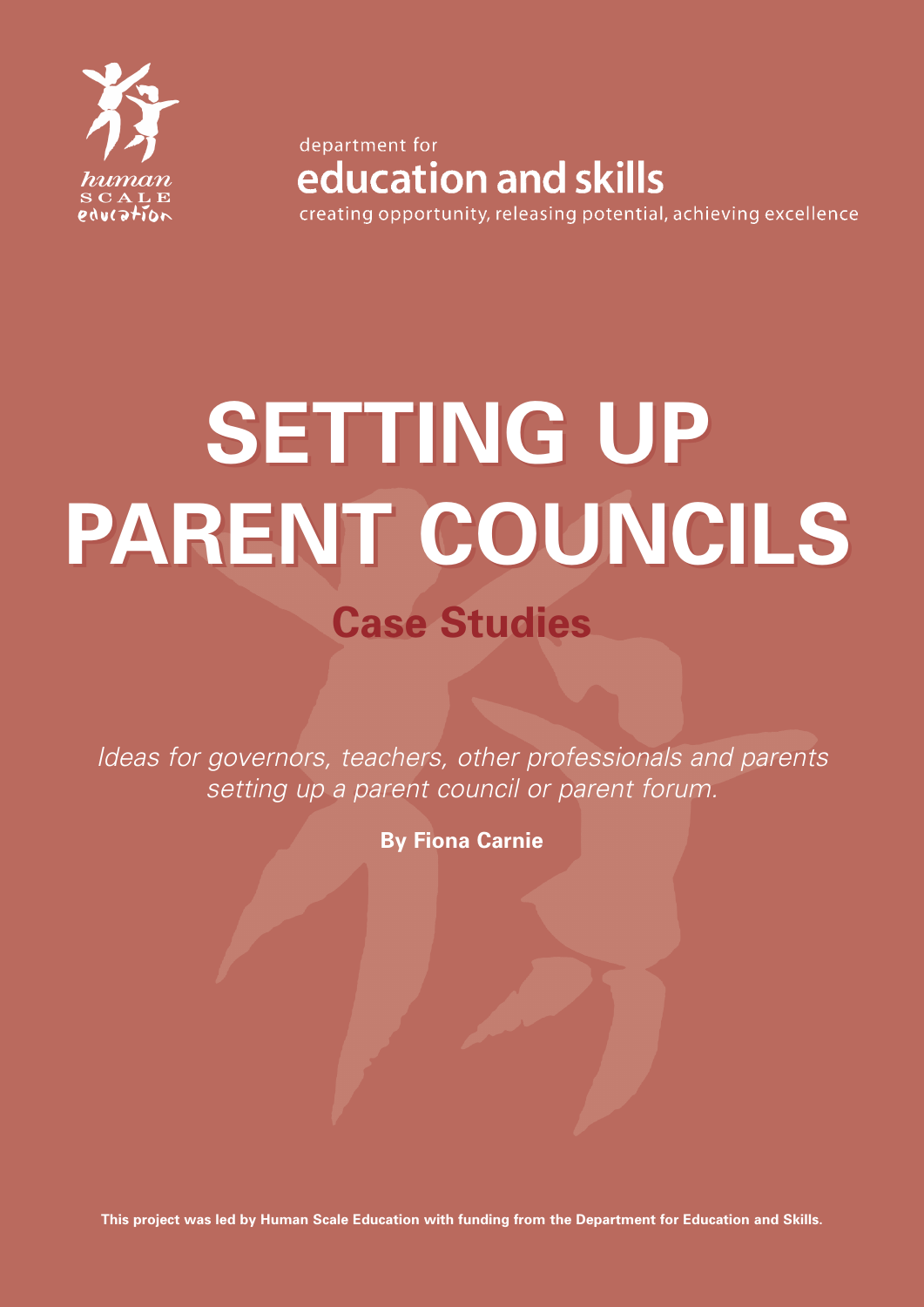# **INTRODUCTION**

When parents and carers are involved in their children's education, children do better. This is evidenced by a growing body of research<sup>\*</sup>. Parental involvement is thus a lever for raising pupil achievement. The research to date has, however, focused on how parents can support their children's learning. Very little work has been done in the UK to explore the role of parents (other than as members of governing bodies) in school decision making and how this might benefit school communities.

Human Scale Education, who project managed the work described in this report, believes that for schools to do their best for the children in their care parents should be seen as genuine partners and this requires that they are democratically involved in the life of the school. Schools in England have parent governors, and as members of the governing body these parents participate in developing school policy. This project aimed to look at ways in which schools could engage with the parent body on an ongoing basis.

The recent Schools White Paper expressed a commitment to increasing parental involvement in schools and ensuring that parents' voices are heard. Schools will be able to choose how they fulfil the new duty to 'have regard to the views of parents', but the Government said it was impressed by schools which had established Parent Councils. In a number of other countries such as Denmark, Holland and Germany it is normal practice for all parents of children in one class or tutor group to meet with the teacher on a regular basis – usually termly or half termly - to discuss issues of mutual interest such as class routines, topics to be covered over the term and excursions. Such meetings make it possible for teachers to get to know parents well and as a result of this feel better able to support the children. It also gives them the opportunity to discuss with parents ways in which they can support their child's learning. Parents themselves are provided with the opportunity to get to know the parents of their child's contemporaries as well as developing a better understanding of school life. Parent representatives from each class might also represent the group on a whole school parents' council or forum. At these council or forum meetings, issues which affect the whole school rather than individual classes or tutor groups are discussed. Through such meetings parental views can feed into school decision making.

Some would argue that parents in England would not welcome involvement of this kind and that it is already difficult enough to get them to come to school other than for meetings about their own child. They believe that in this country there is not a tradition of this sort of home/school collaboration and that parents see it as their job to get children to school but do not feel that their views on wider school issues can make a difference. However, the following case studies illustrate how parents can respond positively when they are given opportunities to get involved in these ways, including an enthusiastic response to meetings where parents with children in the same class all meet together with the class teacher, parents reaching out to other parents and parents showing a willingness to participate in new ways.

To explore how parents might become more involved in the life of the school and in the education their child receives there, Human Scale Education received funding of £29,100 from the Department for Education and Skills (DfES) for a one year project (2004-5). This involved work with four schools in England to set up parents' class committees, parents' councils and parents' forums. In June 2004, schools were invited to submit applications for funding and in July, four schools – two primary and two secondary - were selected to receive a grant of £5000 each to develop ways of involving parents more democratically in their children's education. Human Scale Education received funding to support these schools in their work.

The successful schools were:

- Beech Hill Primary School, Luton
- Bruce Grove Primary School, Haringey, London
- George Green's School, Tower Hamlets, London
- Ladybridge High School, Bolton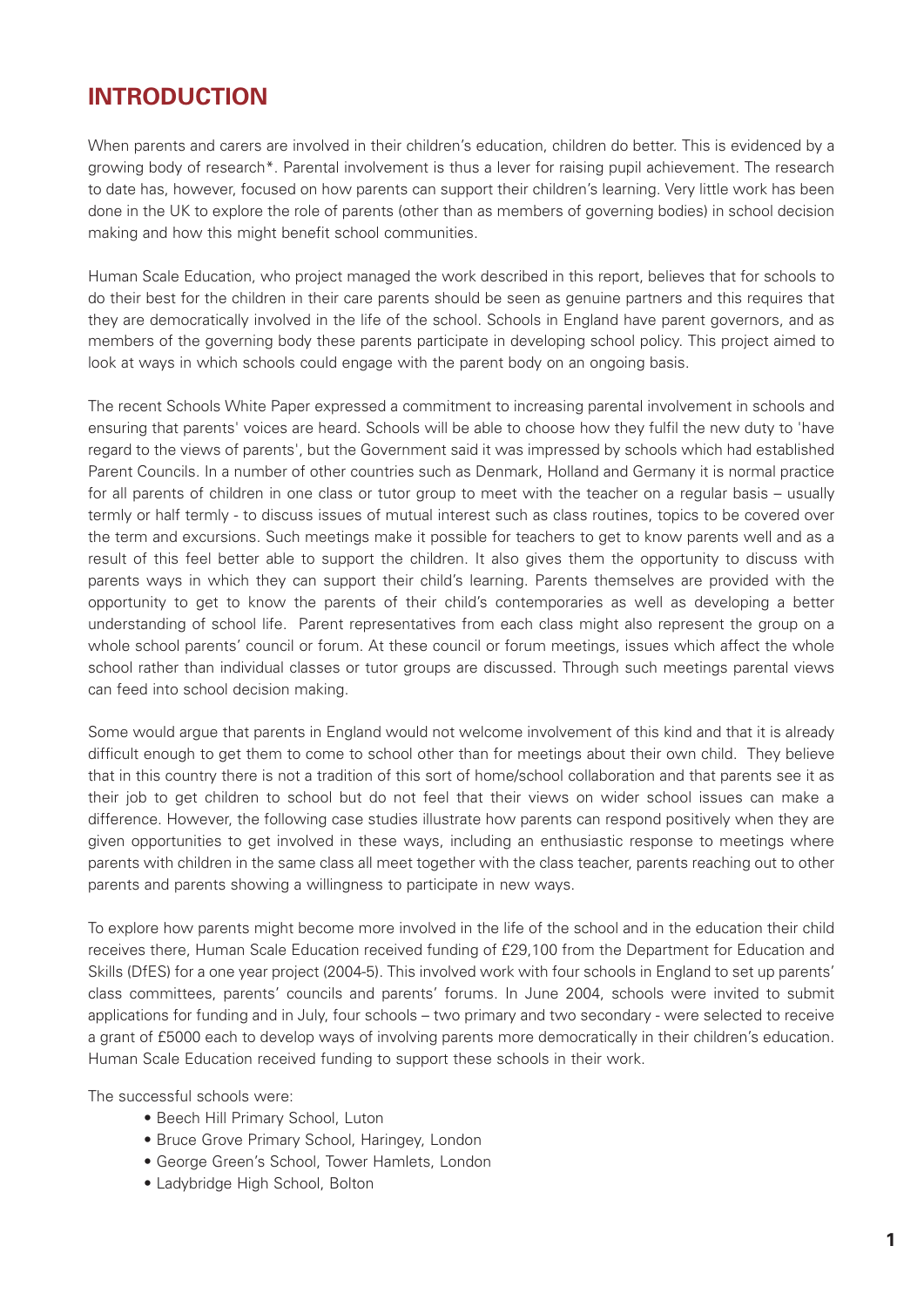The project, which was called *Setting up Parents' Councils,* aimed to explore new ways in which parents could be involved in schools to encourage a culture of genuine participation and collaboration. It was recognised at the outset that the term "Parents' Council" would mean different things to different people and that the schools would have the freedom to develop models that suited their own circumstances. Through this project the four schools have been supported in establishing new structures and processes. The DfES stipulated that the grants should go to schools which are in challenging circumstances and so there has been a particular emphasis throughout on working to reach disengaged parents and parents from minority ethnic communities.

Human Scale Education and the DfES would like to thank the participating schools.

#### **\* Key Research**

- Parental involvement has a significant effect on pupil achievement throughout the years of schooling <sup>(1)</sup>
- Most parents believe that the responsibility for their child's education is shared between parents and the school<sup>(2)</sup>

• Many parents want to be involved in their children's education. In a study in England published in 2002 72% of parents said that they wanted more involvement (3)

*1. Desforges, C., (2003) The impact of parental involvement, parental support and family education on pupil achievement and adjustment, DfES Research report 433*

*2. Williams, B., Williams, J. and Ullman, A. (2002) Parental Involvement in Education, DfES Research Report 332 3. ibid*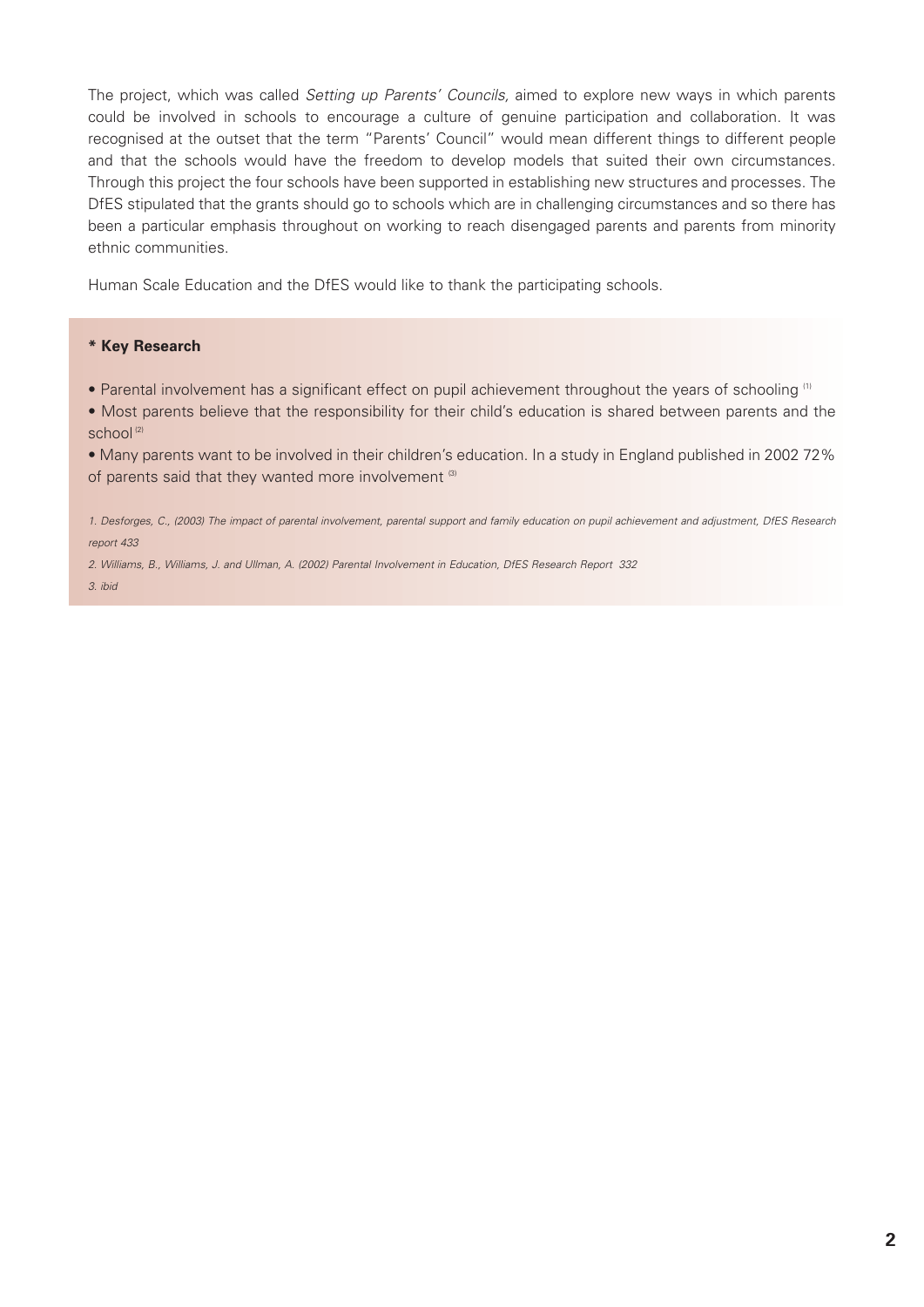# **CASE STUDIES**

# **1. BEECH HILL PRIMARY SCHOOL, LUTON**

*Beech Hill Primary School in Luton has over 500 children, mostly from an Asian Muslim background. The school is situated in one of the poorest areas of Luton and a significant number of families have arrived in the UK recently. The main community languages are Bengali and Urdu and many parents do not speak English. Communication between home and school can therefore be problematic and it is difficult for some parents or carers to help their child with their work. Letters home are not effective and the school has had to find others ways to reach the parents. Prior to the project, the school had little parental involvement, as this is not part of the culture to which many families belong. Staff at the school were very keen to change this as they considered it an important way to raise children's attainment. They identified increasing parental involvement in their children's school education as a key objective for the year 2004-5 and their aim was to find new ways to draw parents into the school. The school had a new Headteacher, David Meredith, who had only been in post for a year. He felt that involvement in the Setting up Parents' Councils project was very timely for the school.* 

#### **Plans for the project**

The Parents' Councils project was based on the Headteacher's idea to establish a system of class representatives. Each class would have two parent representatives who met with the class teacher each half term. The school would also organise regular whole class parents' meetings to enable parents to come in to school and have the opportunity to meet with their child's class teacher. The class representatives would play an important part in communicating with other parents about these meetings.

The plan was that first of all Family Workers at the school would undertake a survey of parental opinion to establish what parents came to school for, what they liked when they came to school, what put them off coming to school and what the school could do to encourage greater involvement.

#### **The project**

The Beech Hill Community Primary School Parent Teachers Association (PTA) was re-launched at the beginning of the Autumn term 2004. It set two specific aims. These were:

- to increase the number of parents belonging to the PTA and broaden their involvement
- to involve parents as part of the decision-making process within the school and to maintain their commitment to the PTA

The PTA decided to achieve these aims by holding class parties; by identifying class parent representatives and through organising a telephone tree for each class. They set about these tasks in the following way.

First of all each class held a class party for which the PTA provided food and drink. The aim was to have an event at which the teachers, teaching assistants, parents/carers and children could meet together. These parties, which were held towards the end of the Autumn term, during the Eid festival, were all a huge success and turnout was high. Staff reported that parents enjoyed themselves very much to the extent that some were reluctant to leave at the end.

From each class, the staff identified and approached two parents and invited them to become class parent representatives. One of the parents approached in each class spoke Bengali and one of them spoke Urdu, the idea being that they would be able to reach out to the two main communities and make contact with those parents who do not speak English. These representatives were to attend a meeting with the class teacher every half term. To get this system off the ground the Head decided to use the DfES grant to offer the representatives £100 each as remuneration for their participation over the course of the year.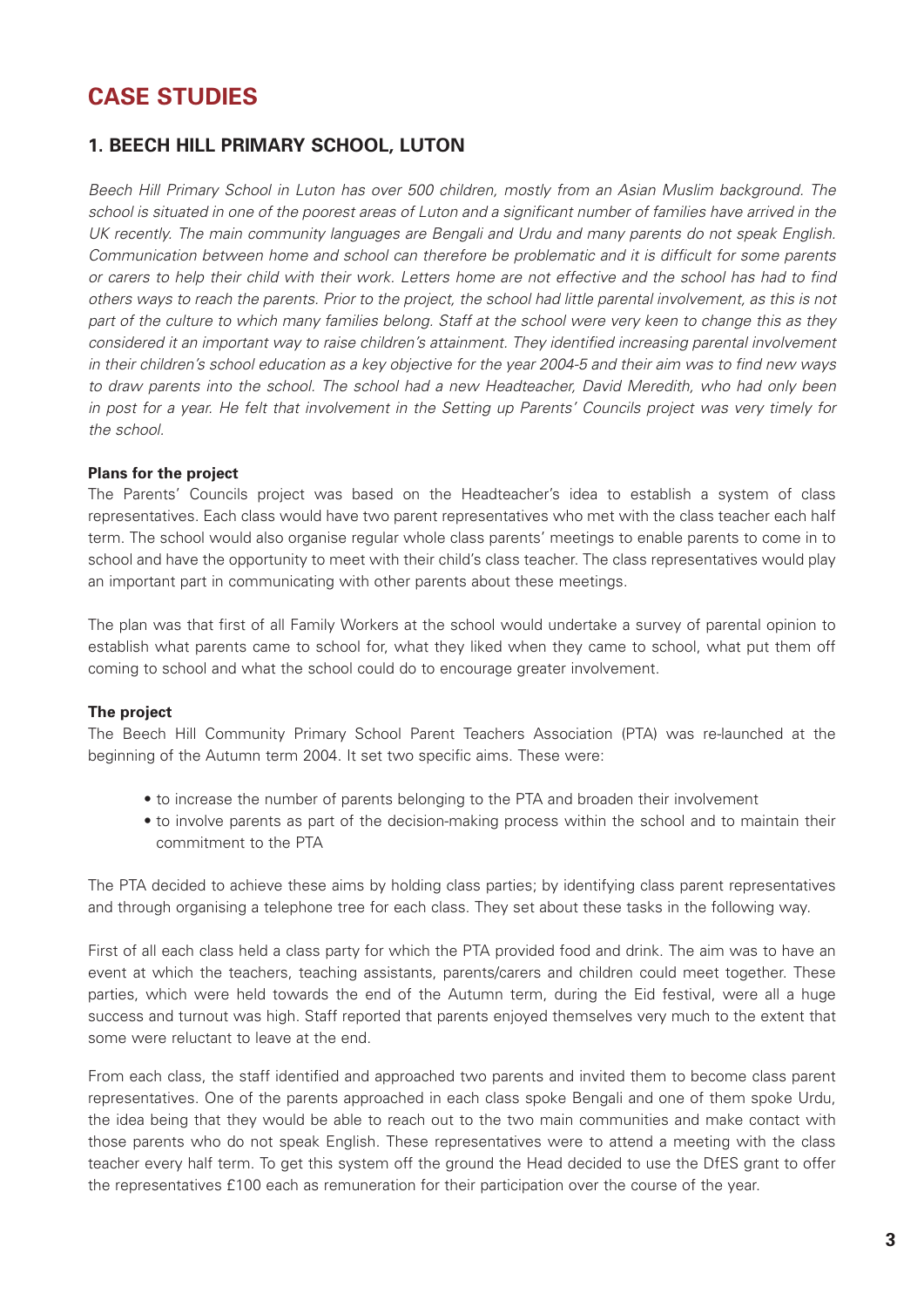The aim of the class parent representatives was to try and encourage all parents to become more involved in school life. They would communicate parents' views, concerns and ideas to the class teacher. The role was to consist of:

- Talking to other parents/carers in the playground first thing in the morning, at home time or by telephone
- Finding out parents/carers' views about issues that affect their child's class such as bullying in the playground, school trips, lost property
- Explaining and discussing these issues with the class teacher at half-termly meetings
- Listening to and discussing issues that the class teacher wished to raise, for example, children learning their spellings at home or bringing a PE kit to school each week
- Feeding back to parents and carers what had been said at these meetings
- Attending whole school PTA Committee meetings and taking part in wider school issues

Supply cover was arranged to enable all members of the teaching staff to meet with their own class parent representatives. At the initial meetings a wide range of issues were raised including homework, methods of communicating with other parents and fundraising.

Work then began to set up a telephone tree for each class to facilitate communication between parents, class representatives and the teacher. If the teacher wanted to communicate something to the parents, he or she could contact the class representatives; these representatives would then phone two other parents with the information who would then phone another two parents and so on until all parents had received the message.

All class representatives were invited to a PTA meeting with some members of staff with a view to creating a forum where parents could express their views. These meetings of the PTA with class representatives and the deputy head have continued and a wide range of whole school issues have been discussed including school trips, organising the Year 6 leavers' assembly, detentions, holiday play schemes and supply teaching. As a result of these meetings parents' ideas and concerns have contributed to decisions that have been made.

Staff and parents are pleased with the progress that has been made over the course of the year and recognise that an important turning point was a social event organised by the PTA for staff and families. This event broke down barriers between home and school and helped to build up trust.

#### **Plans for the future**

Plans include ensuring that every class has an effective telephone tree; providing ways for parents to be more involved in the classroom, through training days, courses and volunteering; and further fundraising.

#### **Outcomes**

This has been a short project but the outcomes so far include:

1. Relationships between home and school have improved, with the teacher having a way to reach all families quickly.

2. If parents or carers have a concern they can get this addressed quickly through the class representatives.

3. There is better communication amongst the parent body and many parents feel less isolated as a result.

4. Because the school community is almost entirely Asian, the school has needed to think about how to reach parents taking account of the cultural context. As one example, the class parties were held to coincide with the Eid festival.

5. The PTA (including class representatives) has a direct link to the Governing Body through the deputy head who attends both meetings. Issues raised by parents can therefore be addressed by governors.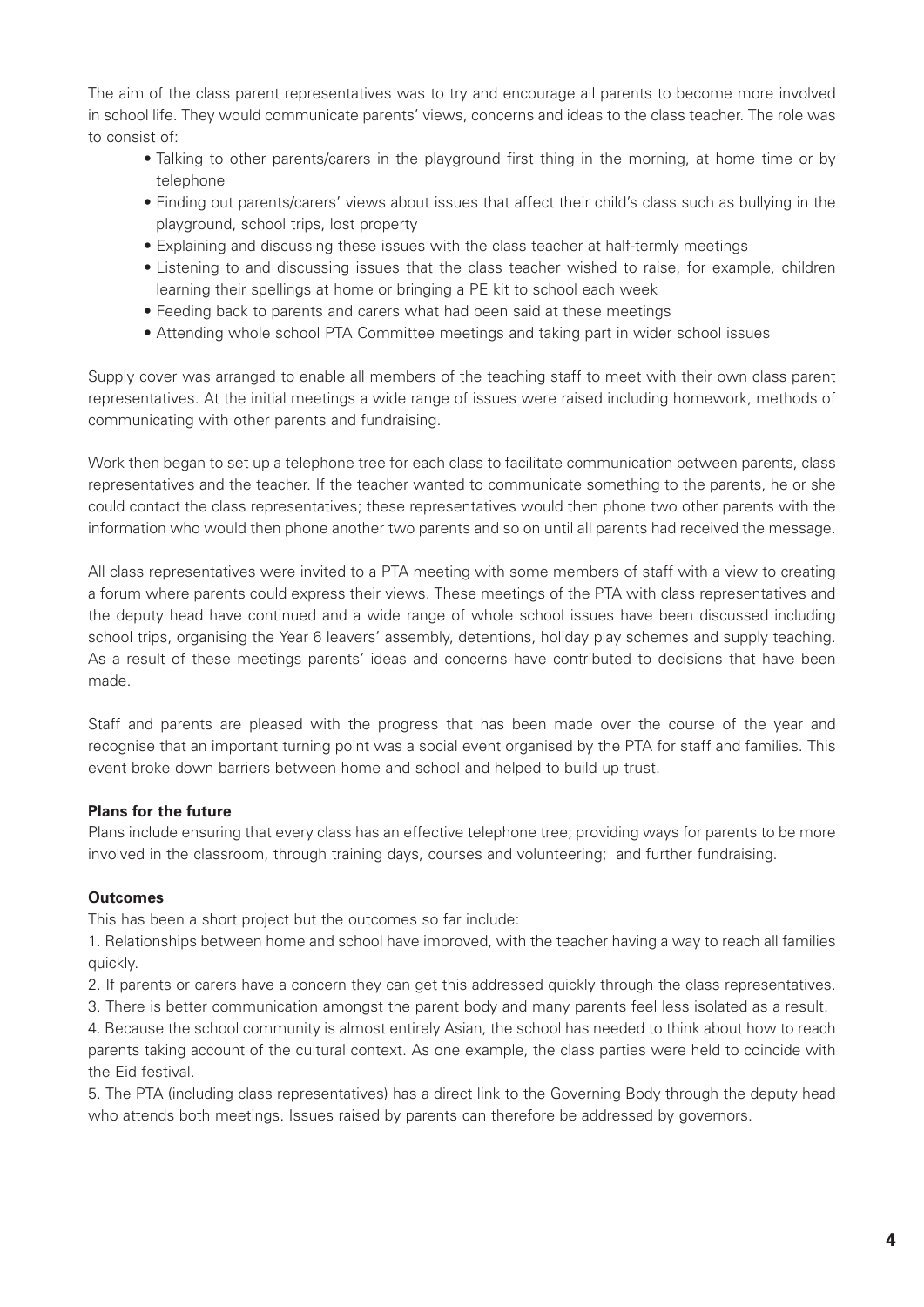## **Comments**

From staff:

"More parents are getting involved with their children's learning now"

"Four teachers have driven this. If they withdrew it would not carry on as there is no lasting effect yet. It needs a few more years for this work to become part of the culture of the school."

"Some class reps attend more regularly than others"

"There is huge support for parental involvement amongst the staff"

"It is good if the head isn't around at the meetings. Parents are hesitant to speak out if he is there."

From parents:

"We have become close as a group"

- "I really enjoy being part of the PTA"
- "Representatives can do translating for parents, for example at the school gate"

"The PTA group reaches out to the community. It helps the school with this"

# **2. BRUCE GROVE PRIMARY SCHOOL, HARINGEY**

*Bruce Grove School is in Haringey, which is one of the most deprived boroughs in London and indeed, the whole country. The school has 475 children in 15 classes. Around 50% of children come from white families and African Caribbean families who have been in the area for a long time. The rest of the school population consists of families who have arrived more recently from abroad. Many are refugees and asylum seekers. Over 40 different languages are spoken at the school and the school has a 35% turnover of children each year as many families move into and out of the area. Furthermore many of these families are from cultures where involvement with the school is not the norm. A lot of work was already being done using interpreters and translators, and outreaching through home visits or using community centres in order to encourage parents to take an active role in their child's school education.* 

*In order to address the issue of inclusion the school works with a number of outside agencies and a Home School Coordinator is employed. The Home School Coordinator, who acts as a valuable bridge between home and school, has been instrumental in supporting initiatives to encourage increased parental involvement. The Head of Bruce Grove, Geraldine Waterman, had been in post for eighteen months. She was keen to find ways to bring parents into school more. A community room had been set up near the school entrance for parents to use for a range of different events.* 

## **Plans for the project**

As part of the *Setting up Parents' Councils* project the school planned to hold parents' class meetings to enable greater consultation and involvement with families. The school realised that to involve parents actively in the process of decision making there was a need to develop a safe and inviting environment where parents felt their views would be heard and respected. They recognised that small class meetings might make it possible to have more effective communication with parents and carers. The hope was that these meetings would have a positive impact on the child/teacher relationship through closer contact with families.

The school also aimed to set up a Parents' Council, along the lines of the student council, involving parents from each class. The idea was that parent governors would sit on the parents' council to provide a link with the governing body. Nothing was pre-planned for the council as the Head was keen that parents set the agenda. She aimed to support the parents in achieving their aims.

## **The project**

In October 2004, an event was held to launch the project and to encourage as many parents as possible to come to the school. As part of this event class parents' meetings were organised at which parents of children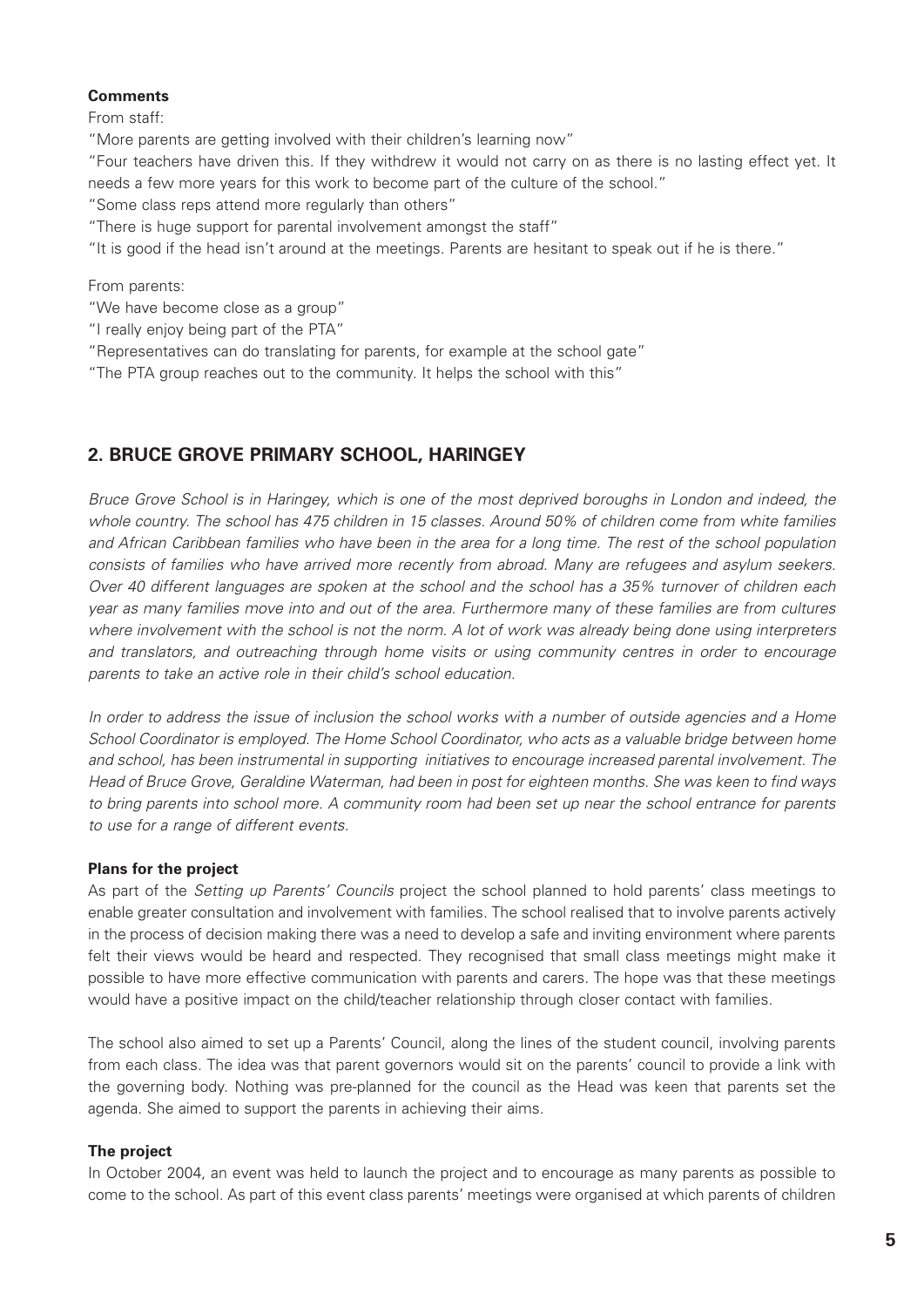in each class had the opportunity to meet together and with their child's class teacher to discuss the forthcoming year. The turnout for this event was the best the school has ever had. The school identified parent representatives from each class who could form the Parents' Council.

Following on from this event a Parents' Council meeting was arranged, at which parent representatives and school staff involved with the project met to discuss issues of concern to parents and to explore ways forward for the Council. A member of staff had been appointed to oversee the project and liaise with parents. She was to work with the Home School Coordinator and a Learning Mentor. The Head was keen that this meeting was for the benefit of parents and that they should determine the way forward. A number of issues were raised by parents – in particular the question of security within the school and also the state of the children's toilets. However there was a lack of clarity amongst the parents at this stage about what the project funding of £5000 was for and how to proceed. They had understood that the grant could be used for improvements suggested by the parents, rather than specifically to set up a Parents' Council and so there was initial disappointment when they realised it could not be used in this way. However, the issues that had been raised were relayed to the head so that she could address ways in which to take them forward.

After several further meetings parents requested that they meet on their own without school staff present so that they could clarify their ideas amongst themselves and decide how to develop the Council. The parents felt that they would be able to speak more freely without staff at the meeting. The school was somewhat surprised by this development but accepted and understood the need for parents to meet together in this way. At this stage the Head took over the coordination of the project. The small group of parents – including two parent governors - who had continued to meet gradually developed greater clarity about the purpose of the Council and what they wanted to achieve. They took on the role of encouraging other parents to become involved with the school.

As more parents began to participate there were requests for workshops to be put on, and the first of these, organised by the Home School Coordinator in collaboration with the Science Museum, attracted a good turnout. Further workshops were requested and organised on themes such as parenting; how parents can help their children with homework; and literacy and numeracy. More workshops are being planned, for example on sex education and on nutrition. English as an Additional Language (EAL) courses were already being held for parents from abroad and a group of Somali mothers have requested their own group.

The parents have continued to meet, and have been able to propose different activities and events. They have been supported throughout by the Home School Coordinator. The school had originally envisaged that the Parents' Council would be set up along the lines of the Student Council, involving parents from each class and also parent governors so that there would be a link to the governing body. However the group is constituted more loosely than this, involving any parents who are interested in participating. It is driven by a small group of committed parents who spend time in the playground talking to other parents and listening to their views. They can feed these views back to staff and have thus become an important link between home and school.

Those parents who are involved are working hard to find ways to draw other parents in. They recognise that to be inclusive there is a real need to vary the time and settings for meetings, such as day-time or evening or weekend; in school and out of school venues, plus offering childcare facilities and transport. They have found that a good time to hold sessions for parents is at the beginning of the day, directly after parents have brought their children to school. They have also realised the need to provide interpreters at events. Over the course of the project they have come to understand the challenge that this presents and the impact that it has on a meeting, but are committed to continuing with this so that all parents can feel included.

The school realises that to involve parents more actively there is a need to develop a safe and relaxed environment where parents feel their views will be heard and respected and they have worked hard to achieve this. Class meetings, where parents have the opportunity to meet together with their child's teacher will continue to be held annually.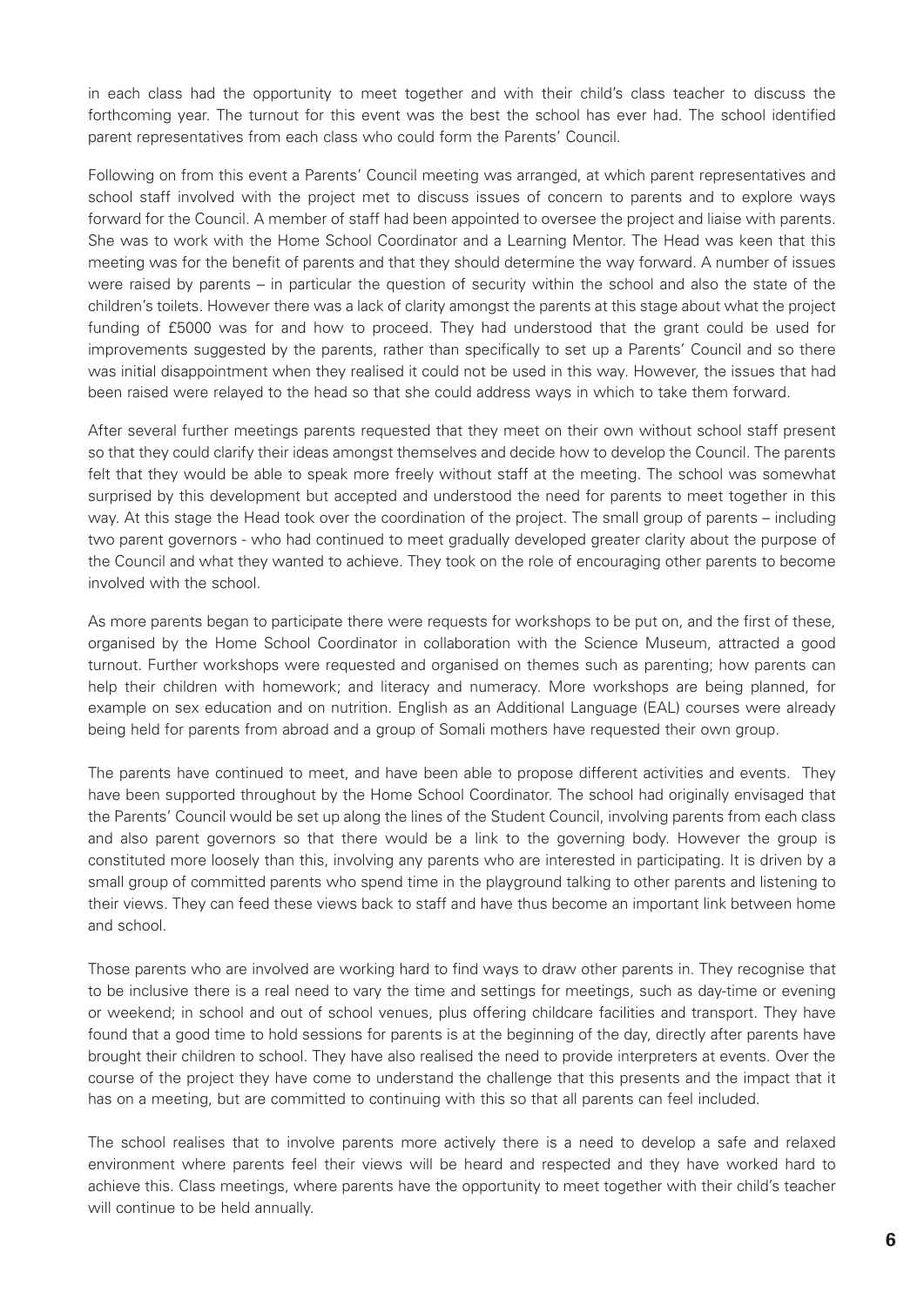At present the numbers involved on a regular basis are fairly small but growing. These parents feel that they have made a lot of progress and that the situation in terms of parental involvement is considerably better than at other schools in similar circumstances.

# **Plans for the future**

There are plans now to set up a Family Forum at which parents will have a regular opportunity to meet the Headteacher informally to discuss education and school policy issues. Further workshops and sessions will be arranged at the request of parents. The parents' group will continue to meet on a regular basis.

# **Outcomes**

- 1. Parents have a way to make their voice heard through the parents' forum. If they have an issue they wish to raise they can do it in this group and know that it will be taken further.
- 2. A number of parents are helping the school to reach out to other families informally in the playground and at the school gate.
- 3. Concerted efforts have been made to draw in families from different ethnic groups by providing interpretation and translation and investigating how best to meet their needs, for example through a women-only group.
- 4. Events have been held at different times in order to include as many different parents and carers as possible.

# **Comments**

From staff:

"You have to create the right atmosphere"

"Parents might come with more ideas of their own if we leave them some space"

From parents:

- "The school is very approachable"
- "There is an open door. The head and staff make you feel very welcome"

"There has been a transformation at the school."

# **3. GEORGE GREEN'S SCHOOL, TOWER HAMLETS**

*George Green's School on the Isle of Dogs in London is a multi-cultural, multi-racial community with nearly 1400 pupils and staff. 52 different languages are spoken by students at the school. It is a full service extended secondary school with an extensive community programme. It has Training School status, which means that it is able to train teachers.*

*The school has a reputation for being at the forefront of educational developments. The head teacher, Kenny Frederick, acknowledges that the school is constantly changing and developing and that it never stands still. They are always looking for ways to improve their performance and offer more opportunities to their young people.*

*The school plays a key role within its community. Its commitment to working with the local community is evidenced by the resources it deploys in employing staff to forge links. It recognises that the school's relationships with parents and carers are of critical importance in supporting young people and wished to build on this work and give all parents a means of contributing to school decision making. It already had a strong record of involving and consulting parents and had carried out an ambitious community consultation during 2004 to which there was an encouraging response. The outcomes of this exercise helped in the planning of future work in this area.*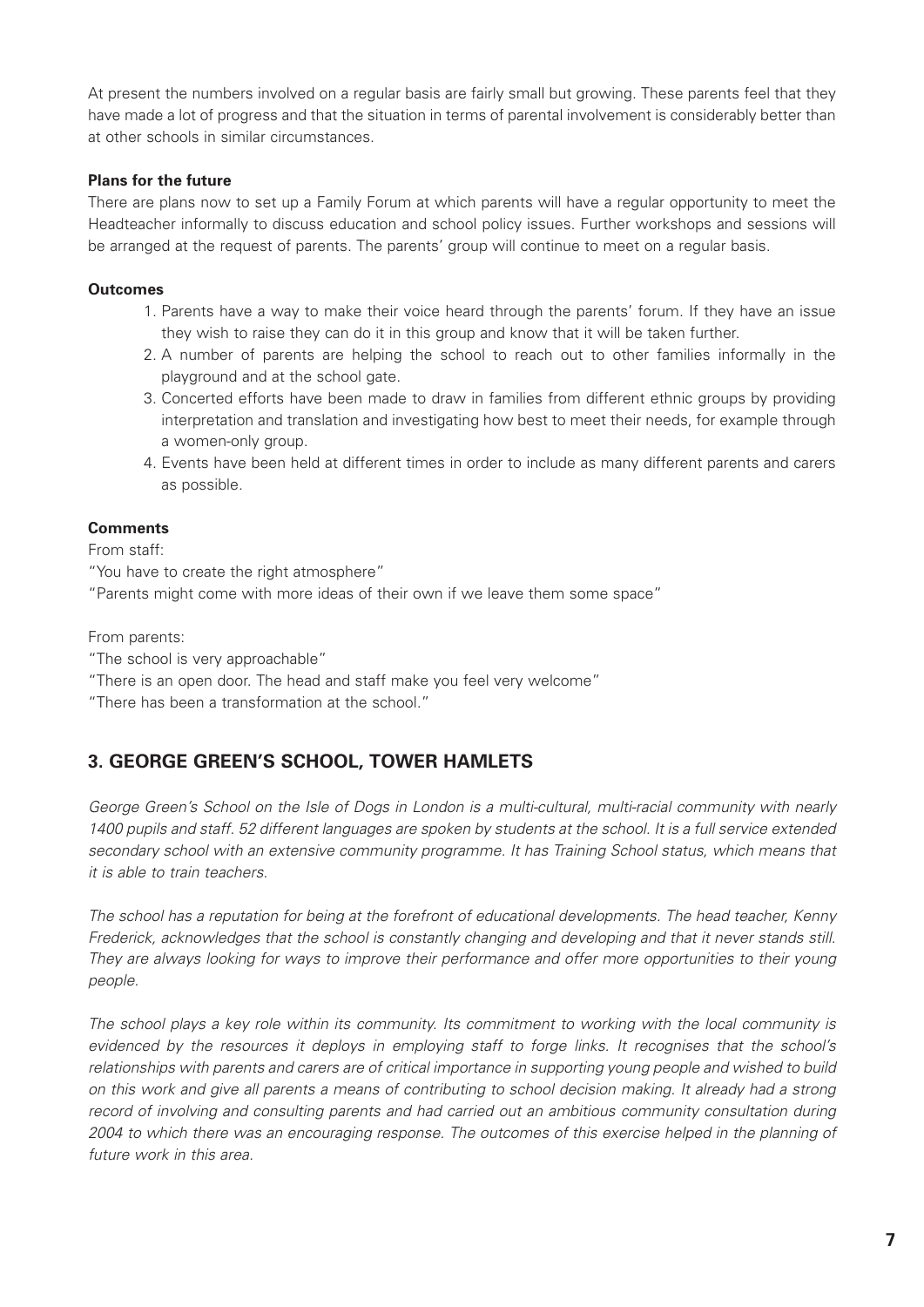#### **Plans for the project**

With the grant for work on the *Setting up Parents' Councils* project the school intended to:

- set up a parents' forum for parents of African-Caribbean boys, initially in Year 7
- hold termly forum meetings for parents of pupils with statements of special educational needs
- run training sessions for parents of pupils with special educational needs, including sessions led by parents on strategies for supporting pupils with specific learning difficulties
- establish a help-line for parents of pupils with special educational needs
- establish a parents' council, initially involving parents from the fora mentioned above, but ultimately to include direct representation from all parents, to act as an "authentic voice" of parental opinion

#### **The project**

In order to give parents a voice and contribute to school decision making the school decided to work towards developing a Parents' Council. It recognised however that this is a major development and that there were interim steps to be taken.

In the first instance a Forum for parents of African Caribbean boys was established with the aim of raising achievement. A member of staff was given responsibility for this area of work and her role was to liaise closely with parents. The Forum has been successfully started up and an on-line discussion group was set up so that these parents could contact support staff as well as each other without the need to physically attend a meeting and this is proving very valuable.

The school has also set up a Forum for parents of pupils with statements of special educational needs. Staff began by organising regular meetings for these parents and by conducting a survey to establish what they wanted to see at the school. As a result of this a number of workshops were held on themes such as: helping with homework; supporting children with special educational needs, literacy issues and a question and answer session. A help-line was set up so that parents could contact governors directly to discuss any problems. In fact, this help-line has not been used but instead parents have made direct contact with governors on the school's Committee on Inclusion and as a result of this a number of different issues have been addressed. Governors have made home visits when requested.

Parents involved in the above agreed that there was a need to develop a form of Parents' Council at the school so that all parents could be involved in decision making. A brainstorming session was held to discuss how such a council might work. It was suggested that parents of students with special educational needs would set the council up and that once it was up and running other parents who were involved in different Fora and who attended other sessions at the school would be able to become involved. It was recognised that it was important that there was ownership of this council by the parents themselves.

In May 2005 tensions developed between the police and pupils, where pupils were meeting in the vicinity of the school. Some parents and pupils felt that the school was working with the police against the pupils and this was creating a rift in the home/school relationship. Parent support staff at the school used the embryonic council as a means to get parents together to discuss this problem. Parents and the school's senior management team met with the police to resolve the issues. Through coming together with parents to seek a solution, the school demonstrated clearly that they were part of a partnership with their parents and pupils and this has had a positive impact on many parents' perceptions of the school.

Some of the parents who have been most difficult to reach have been involved in these discussions. When interviewed about the development of the council, staff at the school felt that the work that they had done to build up relationships with parents had made it possible for the school to respond quickly and positively to this very difficult situation. They also felt that there was growing recognition by parents that the council could be used to address issues that are of concern to them.

Discussions are continuing about how to develop the council further so that there is the possibility for all parents to make their voice heard and the school is currently considering setting up parents' class meetings for individual classes, with representation on a parents' council.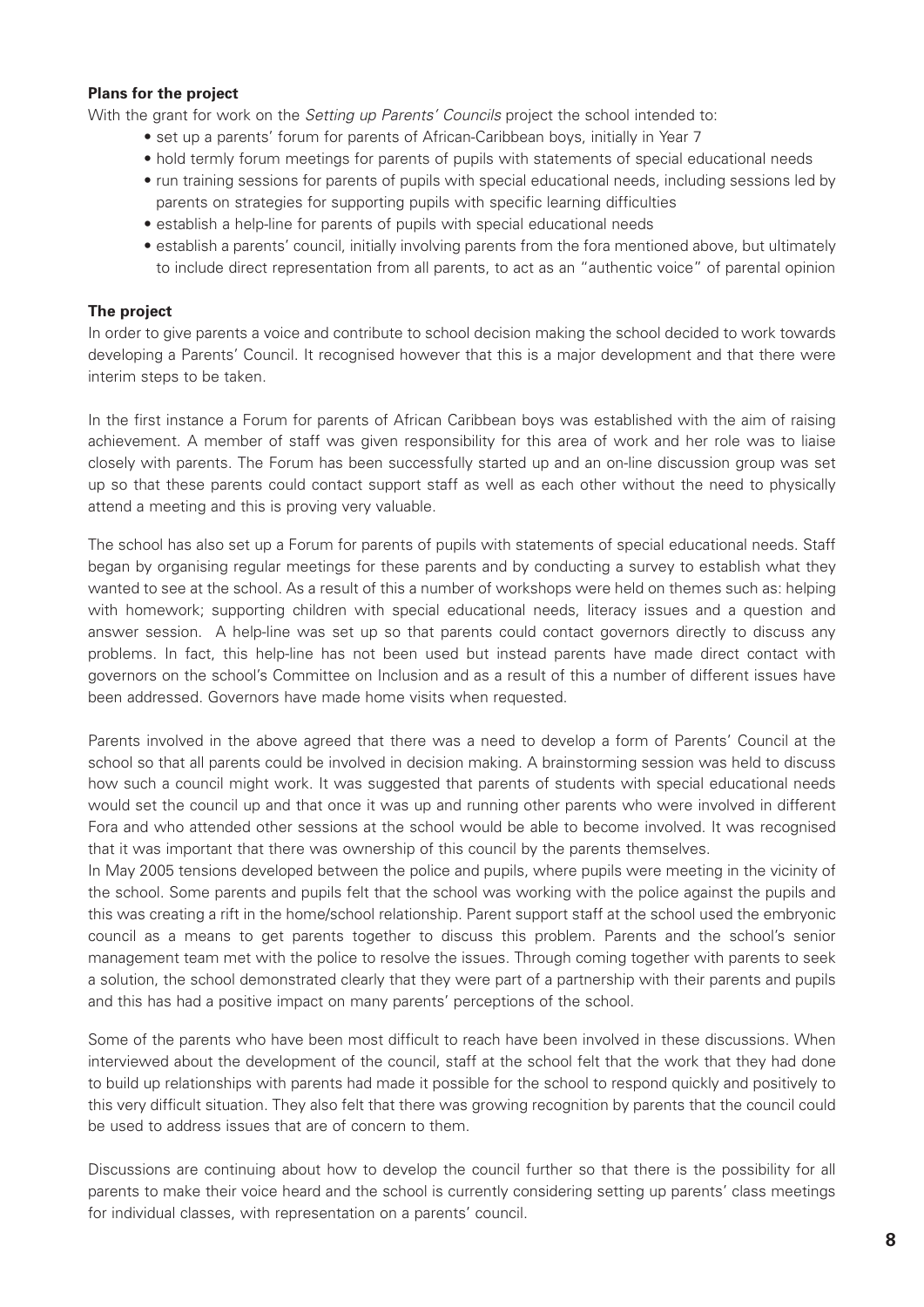One of the biggest challenges for the project as a whole is in getting information to parents. The school is working on this in a number of different ways - through the website, weekly newsletters, text-messaging, email, home visits and telephone calls. An innovative scheme whereby the school can send a text message to all parents at the same time is proving extremely valuable in improving home-school communication.

Staffing of the work with parents has been a key issue and the school has allocated a number of people to different roles to ensure that the work is driven forward. A member of staff who has responsibility for supporting parents of children who are out of school had her role extended in March 2005 to become the Parental Involvement Coordinator. She now works closely with the Coordinator for parents of African Caribbean boys and the Home School liaison officer to extend opportunities for the school to make links with parents.

The school is making good progress. However it is agreed by those members of staff involved with the project that this work is about trying to change parents' views of education and that this is a difficult and lengthy process. However they are pleased with the start they have made.

A number of staff have said that it is too early to say how this project is affecting students but that they expect it to have a positive impact. Students who were interviewed (they were students who had some form of difficulty at school) each said that the increased contact with their parents had been helpful. It made them feel as though the school was on their side and cared about the pupils. They also felt as though the school was being pro-active in dealing with pupils who were causing difficulties for others. They saw it as helpful that parents could get to know each other through forum or council meetings and that it helped to build up a sense of community.

#### **Plans for the future**

It is increasingly recognised that all staff at the school have responsibility for developing relationships with parents and different initiatives are being planned for the future, so that there are lots of opportunities for parents to be in contact. One head of year, for example, is organising drop-in sessions on different subjects and also sessions on revision, higher education and study skills. An evening is being organised for new families to address their concerns and the IT department at the school is planning to work with students in Year 13 to develop an area on the school website for parents. This is in direct response to requests from parents wishing to access the curriculum and resources on-line.

## **Outcomes**

- 1. There is more individual contact with parents more parents are contacting the school to get advice or help in connection with their child.
- 2. Parents who have become more involved with the school are now posting themselves at the school gate to reach out to other parents.
- 3. Parents are helping more with school events, such as sports days.
- 4. Parents have been involved for the first time in a staff quiz night (at the request of staff) contributing to improved relations.
- 5. Considerable progress has been made in communication with black families and with white families who had previously been hard to reach. It is recognised that more work needs to be done, in particular to reach out to Bangladeshi families.
- 6. Staff have congratulated the team who are working to develop links with parents as they have seen the benefits of this work.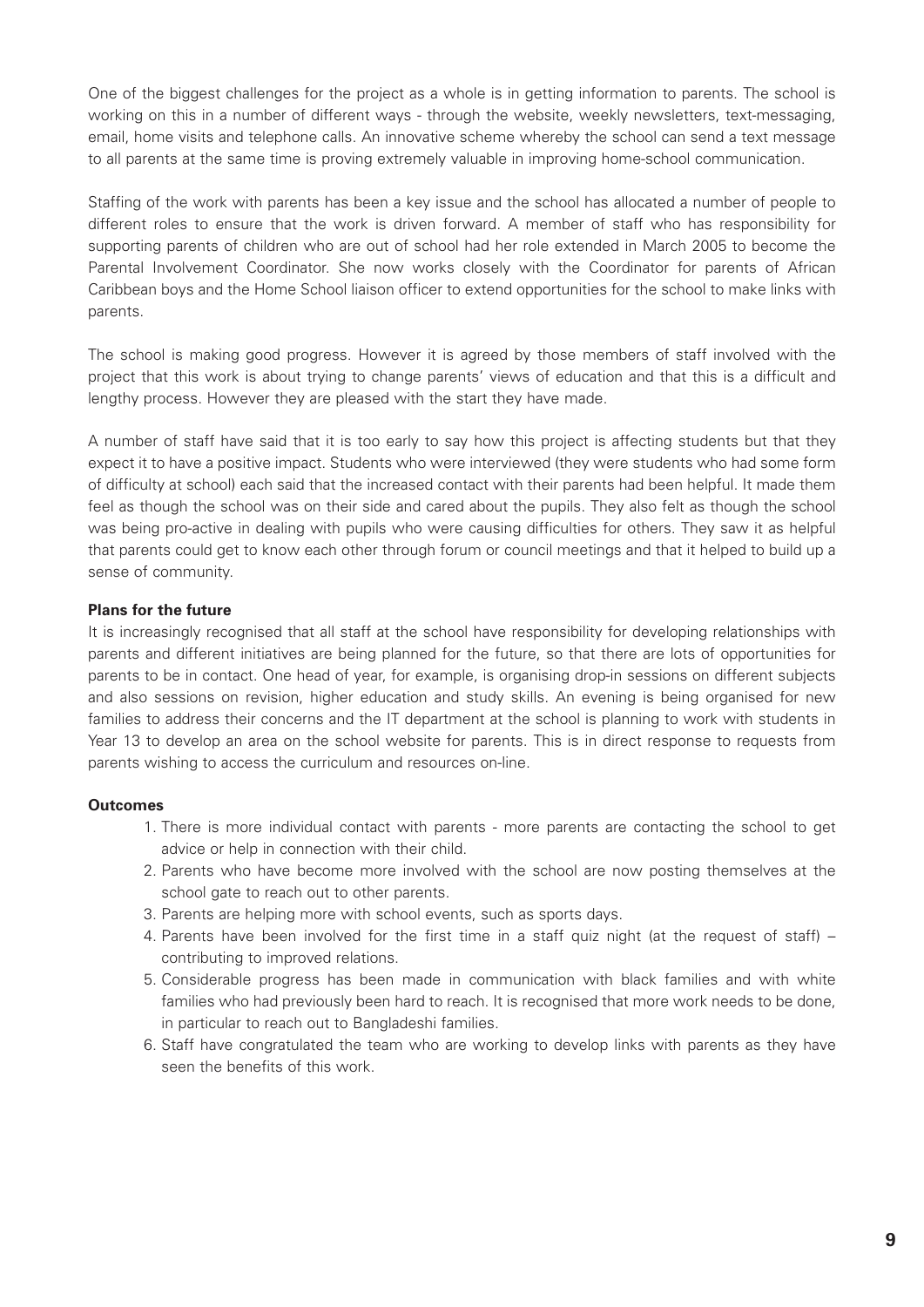# **Comments**

From staff:

"This project is having a lasting effect. It will definitely be continued."

"This work has given the school a way in to parents. There is a core of parents they can approach."

"Relationships with parents have improved generally."

"It is difficult to say whether [the project] has impacted on achievement."

"Not all parents want more involvement. Some see what goes on in school as the school's problem."

From parents:

"It's good to be a part of the school and welcomed by staff."

"It is good to be involved and consulted about my child's education and welfare and feel valued as a parent."

From students:

"I have definitely benefited"

"I couldn't ask much more. The school couldn't have done any more to sort out this problem."

"It has really changed things. I have done so much better."

# **4. LADYBRIDGE HIGH SCHOOL, BOLTON**

*Ladybridge High School in Bolton is a new school which opened in September 2004 on the site of a school which was in special measures and which had been closed. This new school is working in close collaboration with another school in the town. This collaboration has resulted in a number of innovative positions being established including the Executive Principal (with overall responsibility for both schools), a Community and Business Development Officer and a Community Secretary. All three members of staff have played an important part in developing the partnership with parents.*

*Ladybridge takes children from ages 11-18 and from a range of backgrounds. The school opened with the student population from the previous school and a new Year 7, which was under-subscribed. Around half of the students are white, many of whom are from low income families. 25% are from the Asian community which is well-established in the area. The other 25% of the student population is made up of the children of recent immigrants, asylum seekers and refugees – from Africa and from a number of eastern European countries. The proportion of African students has rapidly increased in the past year. 21 languages are spoken at the school. Mobility of students is an issue as a significant number of students are only at the school for a short time.*

# **Plans for the project**

Parental involvement at the previous school was poor and the new school was determined to improve this. As part of the *Setting up Parents' Councils* project the school aimed to set up a Parents' Forum to enable parents and carers to have greater input into their children's learning and a voice in decision making. Learning Coordinators were to be appointed with dedicated time to meet learners and liaise with parents, involving them in decision making on issues which affected their child. There was a desire to establish a listening culture at the school so that everyone – parents included - felt that their voice would be heard. The Parents' Forum was to give parents the opportunity to voice their views. It would meet regularly and parents would be encouraged to get involved in whole school issues.

The school was going to work particularly hard with parents of students in Year 7, setting up a focus group to help determine the course of the project. This group would contain parent governors so that there could be a link with the governing body. The intention was to get students to bring their parents into school from time to time, again starting with Year 7, to build up a culture of parental participation.

A community room had been newly fitted out at the school which was to be used for parents' meetings and activities.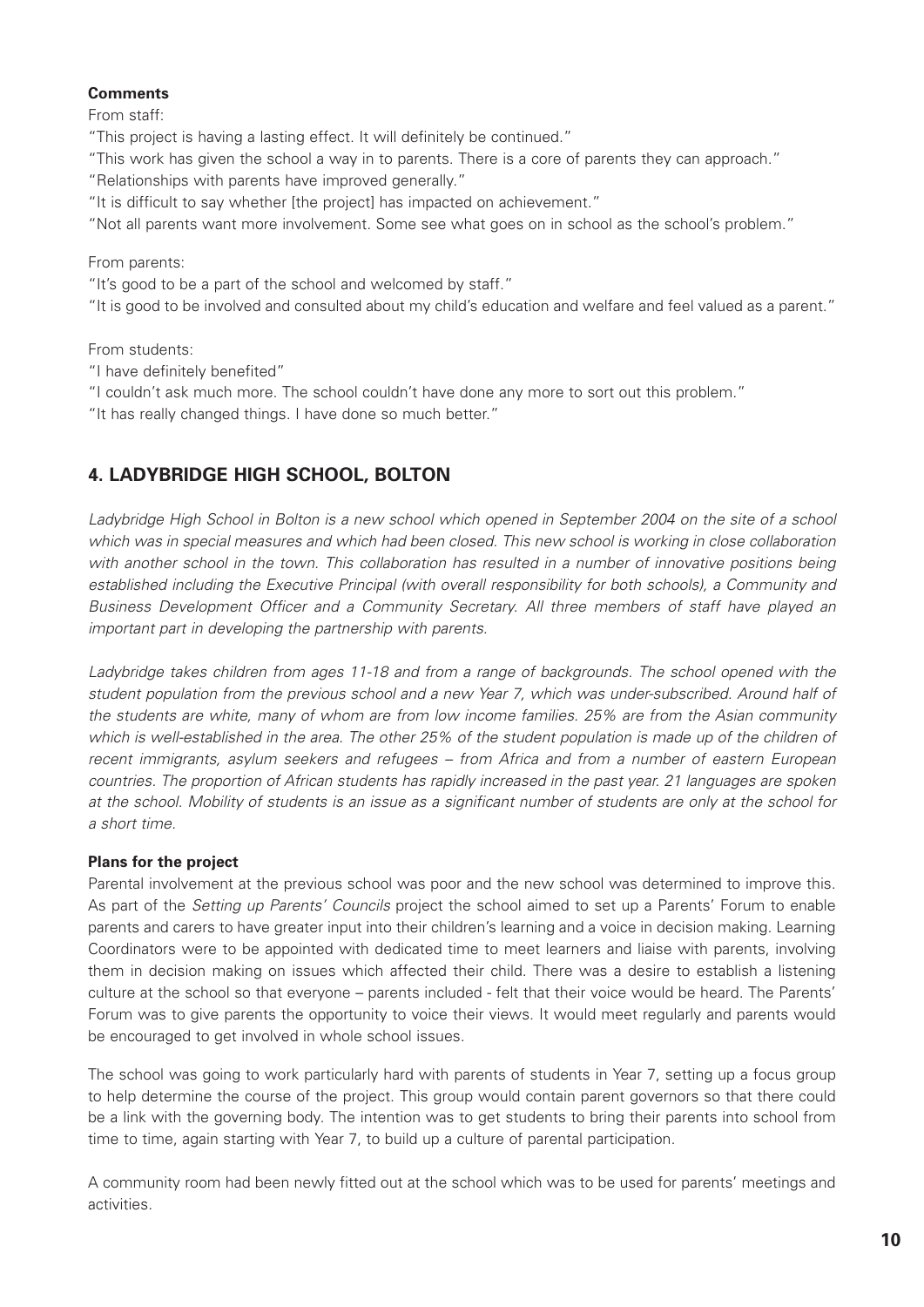The school was keen to involve parents who were disengaged from school life. Home School Liaison staff were being appointed to visit parents at home and specialist language and cultural interpreters would be used when there was a language barrier.

Links with the local community were already being developed and it was hoped that the Parents' Forum would help to widen the dialogue across the community. This project was seen as an opportunity to find out what parents wanted the new school to offer to the community as a whole.

# **The project**

A Parents' Forum was set up in the Autumn term 2004. A number of parents, parent governors and staff were invited by the Head teacher to join in the first place to get it started. An open meeting was then held and a number of issues were raised which the school has subsequently been working hard to address. A small group of parents and parent governors have continued to meet and discuss different aspects of the school such as building plans, ICT, and cross-age tutor groups. Some of these meetings have taken place without members of the school staff present, at the request of parents.

The school has responded to requests from the Forum to put the curriculum online so that parents have access to it. Furthermore a new school website gives parents a wide range of information about the school. The school has also entered into discussions with parents about the uniform as a number of parents had issues they wanted to raise. Parents have asked the school to organise workshops for parents on raising awareness about drugs and bullying and the school is liaising with the LA to put these on. Another request was that parents could email the school and have their enquiries dealt with promptly and the school has set up a system for this. The school is creating more opportunities for parents to meet staff on an individual basis The Forum continues to meet and those parents who have participated are keen to involve many more parents. There are plans now to ensure that two parents on the Forum can report back to the Governing Body on a regular basis. The school also plans to ask students how they would like their parents involved and to create a link to the school council.

The school began this project by sending a questionnaire to parents and is continuing to sample parents' views as a way of evaluating progress and to help inform the development of the project.

## **Plans for the future**

Those parents who are on the Forum see that it takes time and hard work to get parents involved but are committed to expanding the Forum. The plan now is to encourage the participation of the parents of incoming year 7 students so that these parents begin their association with the school with an expectation of being involved. Current members of the Forum plan to attend induction sessions for new parents so that they can talk about the purpose of the Forum and encourage them to join.

The school is keen to address the question of engaging with parents from different minority ethnic groups. One way in which they intend to do this is through English as an Additional Language (EAL) provision. The EAL tutor will contact each new family individually, and it is hoped that this will help to establish a link with the school.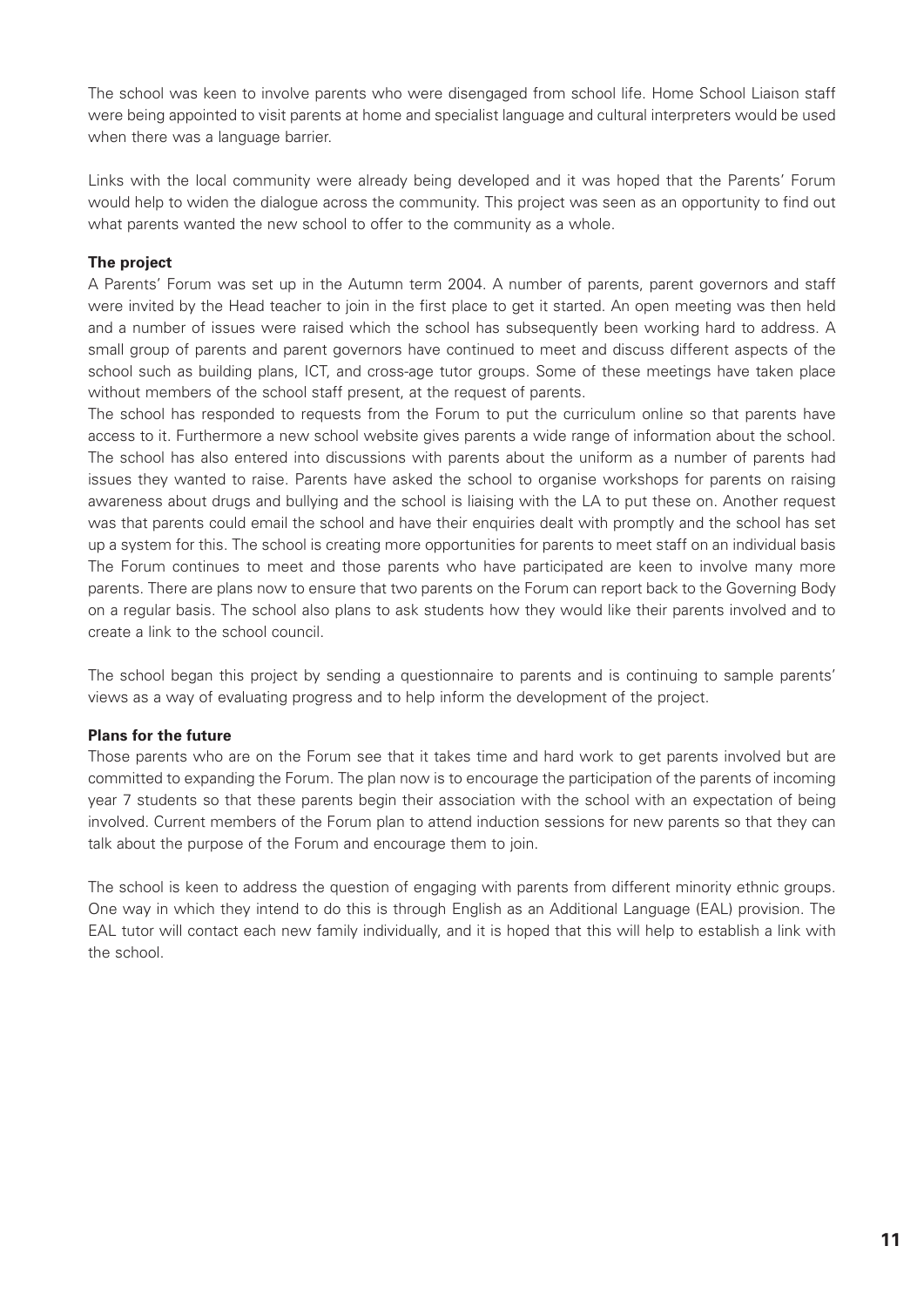### **Outcomes**

- 1. The school has been able to establish a range of strategies to increase parental participation and look at how these strategies can be linked together.
- 2. The school is moving away from big parents' meetings towards meetings with small groups of parents and their children's Learning Coordinator.
- 3. These meetings can be informed by discussions that have taken place at the Parents' Forum.
- 4. The school now sends an annual questionnaire to parents and this feeds into a quality review. The Parents' Forum will be involved in discussing this.

#### **Comments**

#### From staff:

"We value the positive contribution the Parental Forum makes in moving the aims and objectives of Ladybridge High School forward, together in true partnership."

From parents:

"As a parent I feel I have a voice in this school. The Parental Forum helps me to understand the issues that affect our children and helps me to become involved in the school."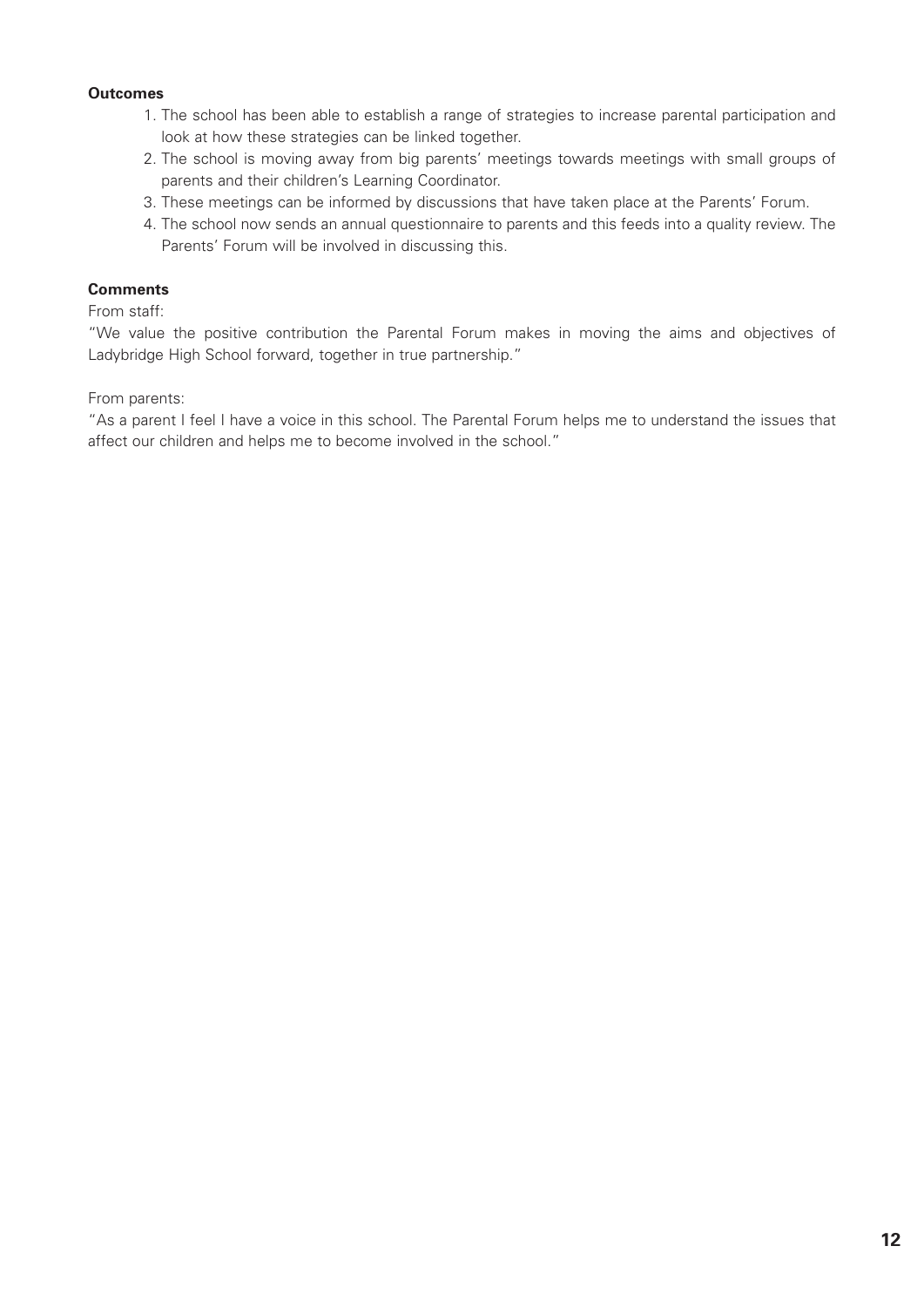# **OUTCOMES**

The *Setting up Parents' Councils* project has developed differently in the four project schools and each school is establishing means of consulting with parents and involving them in school decision making. In summary there have been the following outcomes:

#### **Improvement in information sent to parents**

There is evidence of an improvement and an increase in the information sent to parents. It is also clear that schools are endeavouring to find a variety of ways to reach parents – using technology where appropriate such as through the website or by text messaging – but also through newsletters. The emphasis is shifting from sending out information-giving letters towards communication which seeks parents' views and aims to engage them in school life.

#### **Increase in number and range of opportunities for parents to communicate with schools**

All of the schools have increased the number and range of opportunities for parents to communicate with them. Parents' council and forum meetings; class parties and whole class parent/teacher meetings; interviews; surveys and questionnaires; online discussion groups and telephone trees are all examples of methods schools are using to communicate with parents.

#### **Development/Improvement of area for parents on school website**

Two of the schools have already done considerable work to develop their websites for use by parents. The improvements that have been made were directly requested by parents. The other two schools are considering ways of updating their websites to meet parents' needs.

#### **Number of consultative meetings held involving parents**

All of the schools show an increase in the number of consultative meetings involving parents. Each had previously reported difficulties in getting parents to come to school for discussions other than those concerning their own child individually and wanted to address this. Each school is now putting structures in place which will ensure that consultation with the parent body is an ongoing part of their work.

## **Wider range of parents involved in school life**

The project schools are all exploring ways of involving a wider range of parents. Different ways of providing translation and interpretation at meetings are being trialled. In some cases the students are being used as interpreters/translators. Parents and staff are actively discussing ways of reaching different minority ethnic groups particularly by taking account of cultural differences. Disaffected parents are being targeted through a range of means such as home visits; phone calls; meetings in venues away from the school site. Efforts are being made by the primary schools in particular to see parents or other family members when they collect their children at the end of the school day.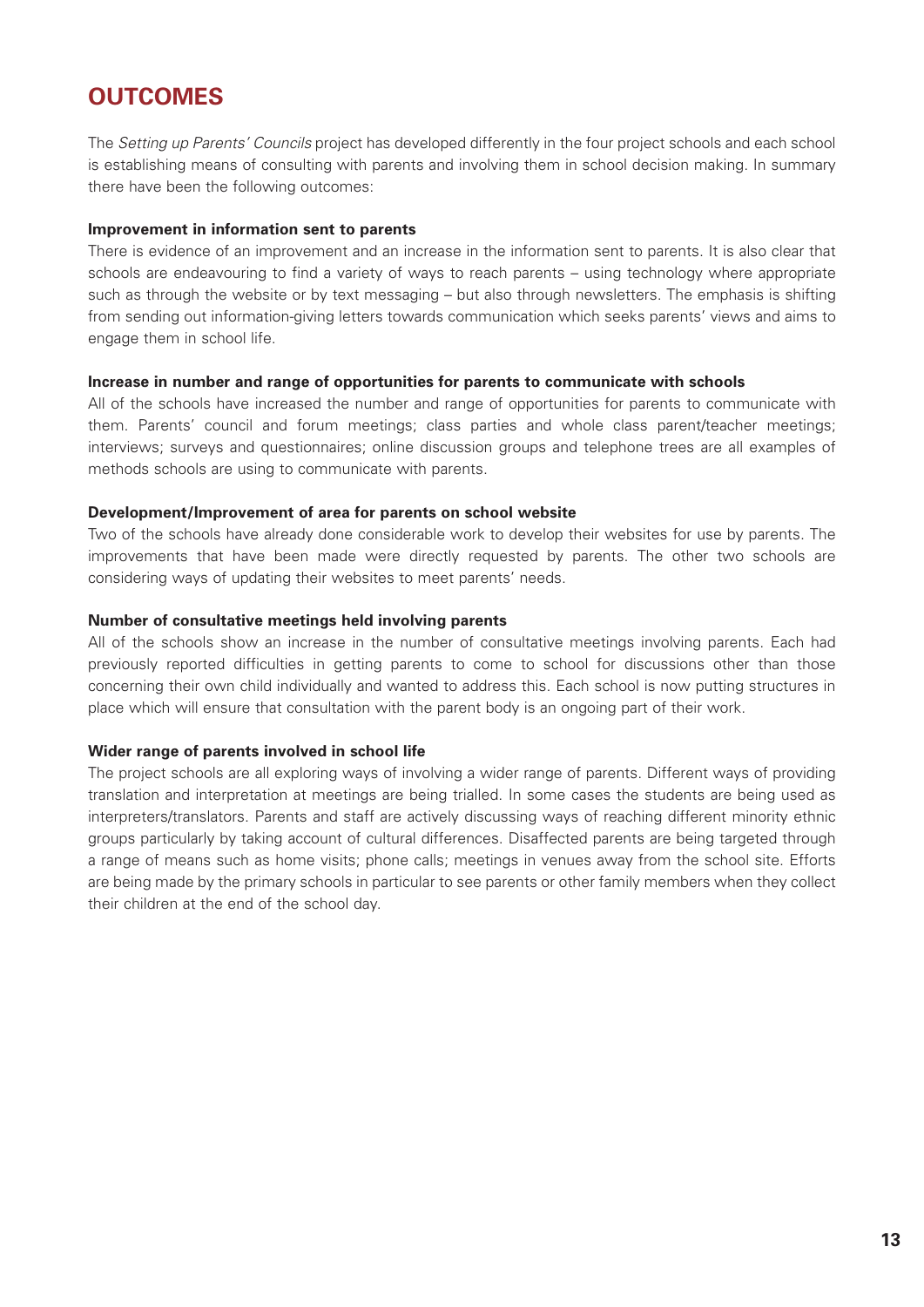# **SUCCESSES AND BARRIERS**

#### **Commitment of the Head teacher**

The commitment of the Head is essential to the success of the project. A Head teacher's full backing enables work of this kind to transform relationships with parents, and consequently the experiences of students.

#### **Involvement of the staff**

The full support of the whole school staff achieves the greatest impact. The work is about *all* relationships between the home and school. Where all or most staff are involved greater progress is made in terms of embedding this work in the culture of the school.

#### **Team Working**

All of the project schools have had a small team of teachers and support staff or teachers and parents driving this work. Good relationships and effective communication promote the success of the work.

#### **Clarity of roles and responsibilities**

All those involved in leading the project need to be clear about their roles and responsibilities. It has been valuable to write this down to avoid misunderstandings.

#### **Consultation with parents from the beginning of the project**

It has generally been important to consult with parents from the beginning of the project so that they have been able to help determine the course of the project. Presenting them with a ready-made plan of action runs counter to the aims of this work.

#### **Not moving too fast**

As this work is about a major change in the way in which schools work with parents it has been important not to move too fast, but rather in slow and steady steps. In this way it is assured that as many people as possible are brought on board and understand how the project is developing.

#### **Early wins**

In order that parents can see for themselves that the school is committed to developing a true partnership it has been beneficial to have some early tangible effects of the project. Where issues that have been raised by parents early on have demonstrably been addressed this has helped to secure parents' commitment to this work as they have been able to see that the school is taking their views seriously.

#### **Supporting parents**

Parents need a lot of support in this work. They are being invited to participate in the life of the school in new ways and all of the project schools found that they needed to develop the capacity of parents to take on and develop this work

#### **Making time**

All the schools involved have made time for this project by releasing or employing staff -the extra resource was helpful, but the key factor was making the support and success of the parent council a priority for staff involved.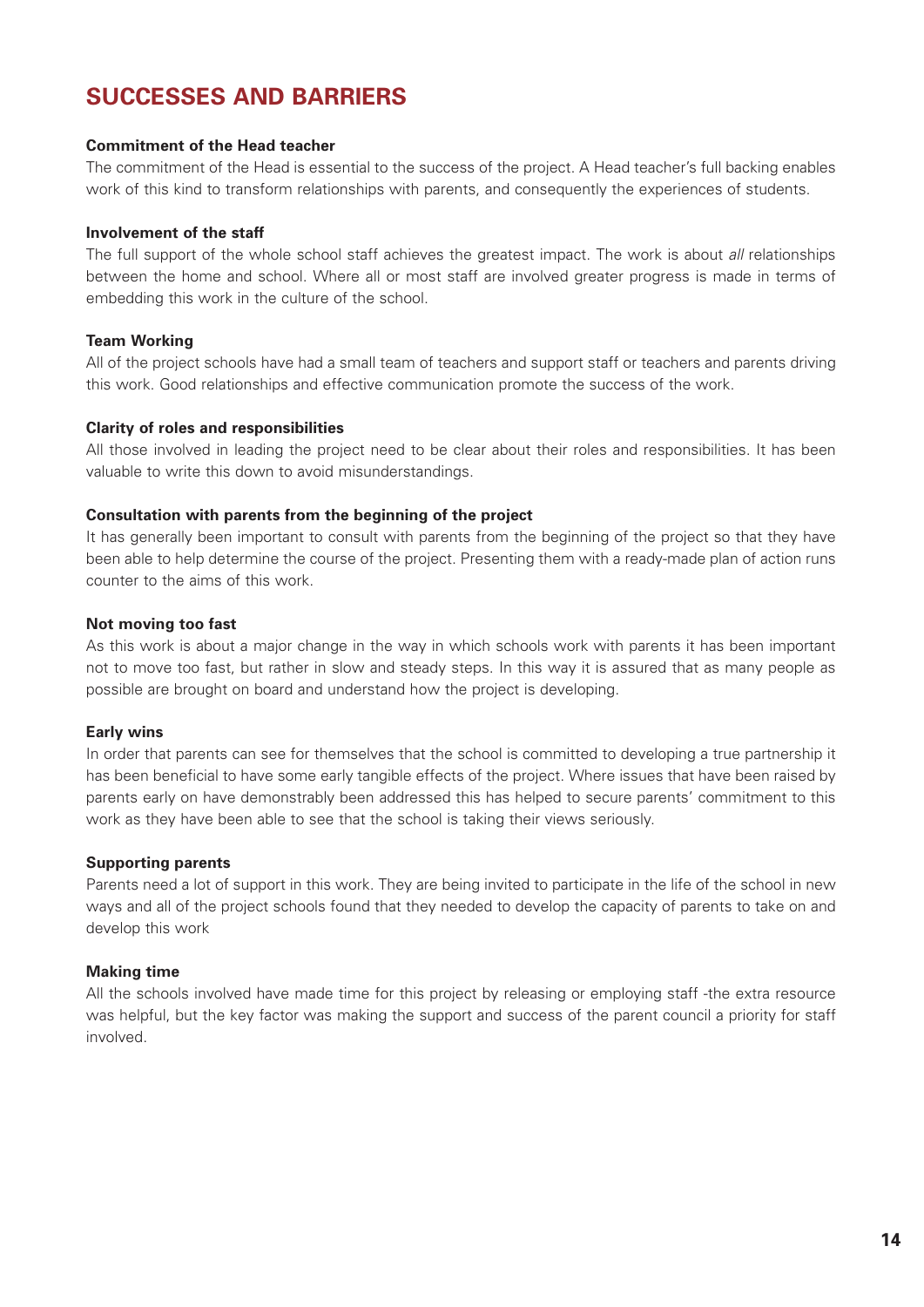# **PARENTS' MEETINGS Do's and Don't's**

Ensure that:

- Groups and meetings are inclusive and all parents have the opportunity to be involved
- Parent groups feed back to the governing body parent governors are an important link
- Meetings are held at parent friendly times different things suit different families. Varying the timing can help
- Different cultural needs and language requirements are taken into consideration
- Some meetings are held in small groups and in a relaxed environment so that no-one feels intimidated
- Parents have the opportunity to meet on their own without staff if they so wish

Avoid:

- Meetings with little opportunity for discussion
- Agendas that are too full
- Having too many meetings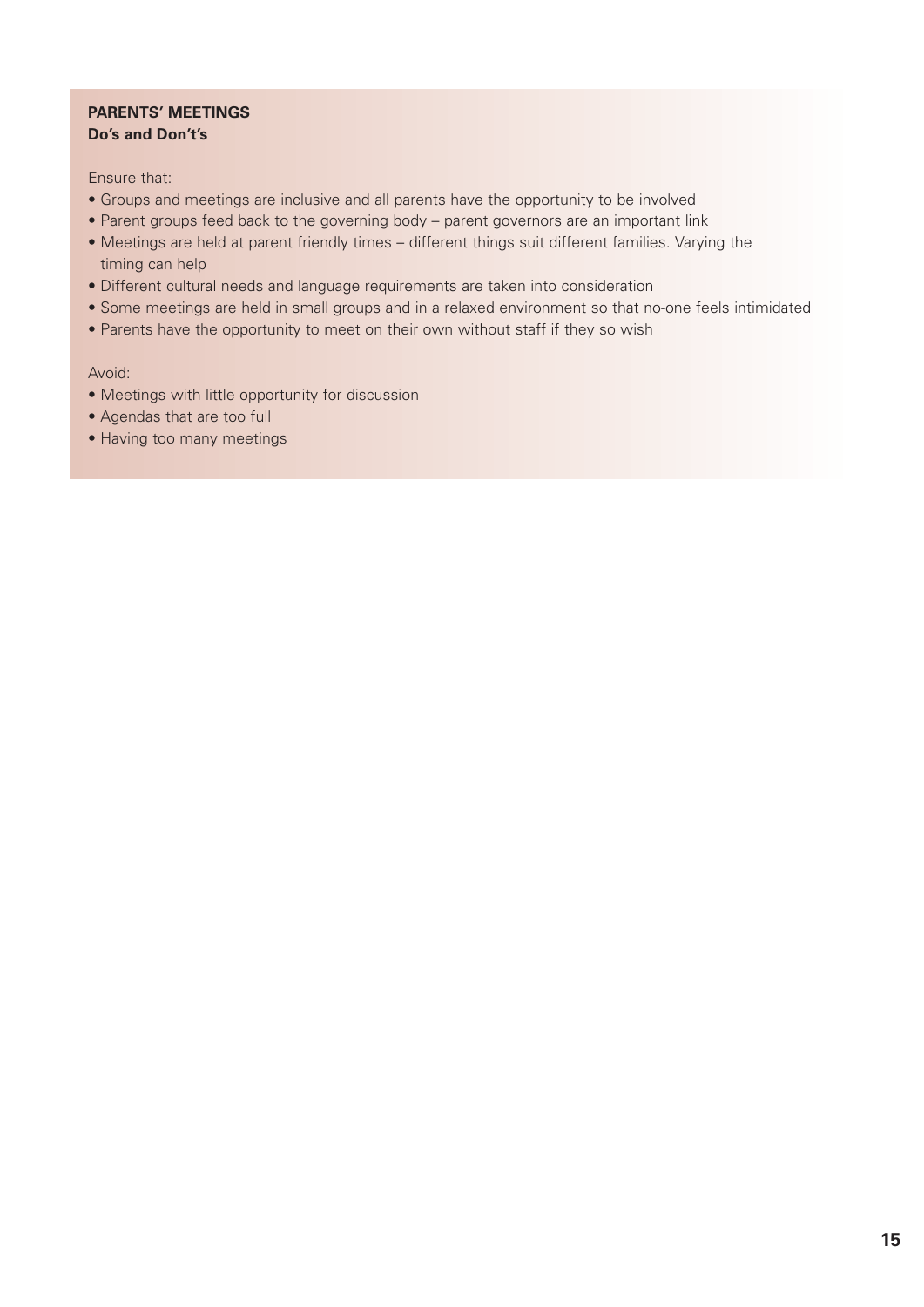# **SUMMARY**

Innovative work to build collaboration with parents has taken place in each of the four project schools and all the schools have made significant progress. Each school has taken the notion of participation seriously and worked to develop ways of listening to parents and involving them in decision making. One school reported that by strengthening the feelings of ownership of all those involved this work had transformed the school.

However, each school has recognised fully that this kind of change takes time as it is about radically altering the way in which schools work with parents – and this is not something that can be introduced quickly. Human Scale Education agrees with the project schools when they say that it will take several years to bring about the cultural shift that is needed amongst parents and amongst staff.

Parents have to get used to the idea that their views are genuinely being sought and also that the school is looking to establish a real partnership with them. School staff need to be prepared to work in different ways and to be convinced of the benefits of working more closely with parents. Some staff are unprepared for this, feeling that they were trained to work with children, not with adults. Furthermore concerns that their professionalism may be undermined by developing such a partnership need to be addressed early on.

It is interesting that the four schools approached this project in very different ways. From the outset it was made clear that there is no blueprint and it was up to each school to develop ways of working that suited their own situation. None of the schools has yet developed a fully fledged, democratic parents' council with representation from each class or tutor group. However each school now has a mechanism in place through which any parent or carer can make his or her voice heard, whether it is a parents' council, a parents' forum or a representative parent teachers' association.

The evidence from the project to date is positive and points to what can be achieved by introducing the sort of structures and processes described to facilitate parental participation. The parents and schools that participated in this pioneering work achieved some very positive outcomes for their school communities.

*Fiona Carnie January 2006*